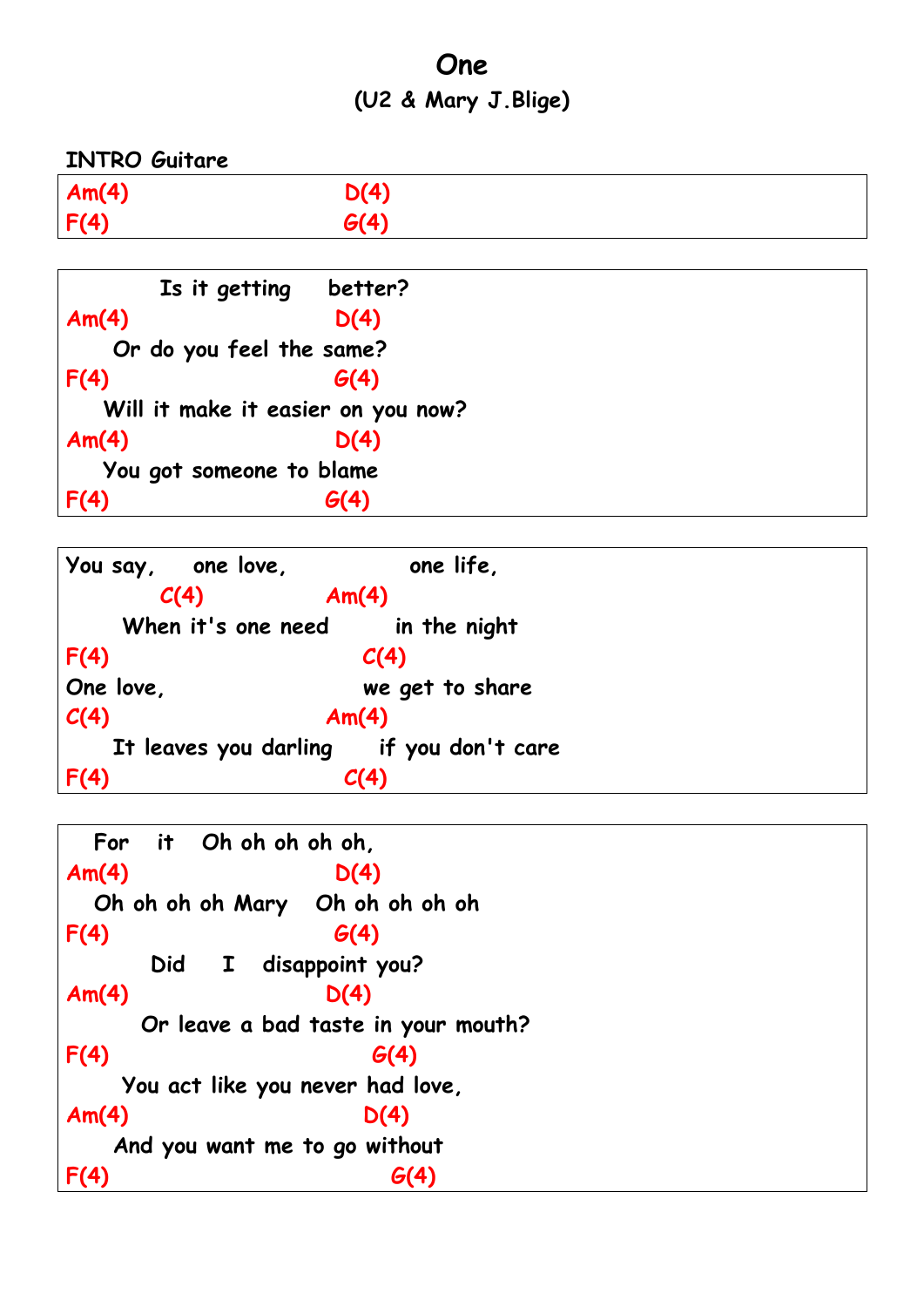

| One!<br>Am(4) | Oh | oh        | one | Oh oh oh oh<br>D(4) |  |
|---------------|----|-----------|-----|---------------------|--|
|               |    |           |     |                     |  |
| One!          | Oh | oh        | one | Oh oh oh oh         |  |
| F(4)          |    |           |     | G(4)                |  |
| One!          | Oh | oh        | one | Oh oh oh oh         |  |
| Am(4)         |    |           |     | D(4)                |  |
| One!          |    | Oh oh one |     | Oh oh oh oh         |  |
| F(4)          |    |           |     | G(4)                |  |

```
 Have you come here for forgiveness? 
Am(4) D(4) 
   Have you come to raise the dead?
F(4) G(4)
   Have you come here to play Je - sus?
Am(4) D(4) 
    To the lepers in your head
F(4) G(4)
```
**Well Did I ask too much? More than a lot C(4) Am(4) You gave me nothin' now it's all I got F(4) C(4) We're one but we're not the same C(4) Am(4) Well we hurt each other then we do it again F(4) C(4)**